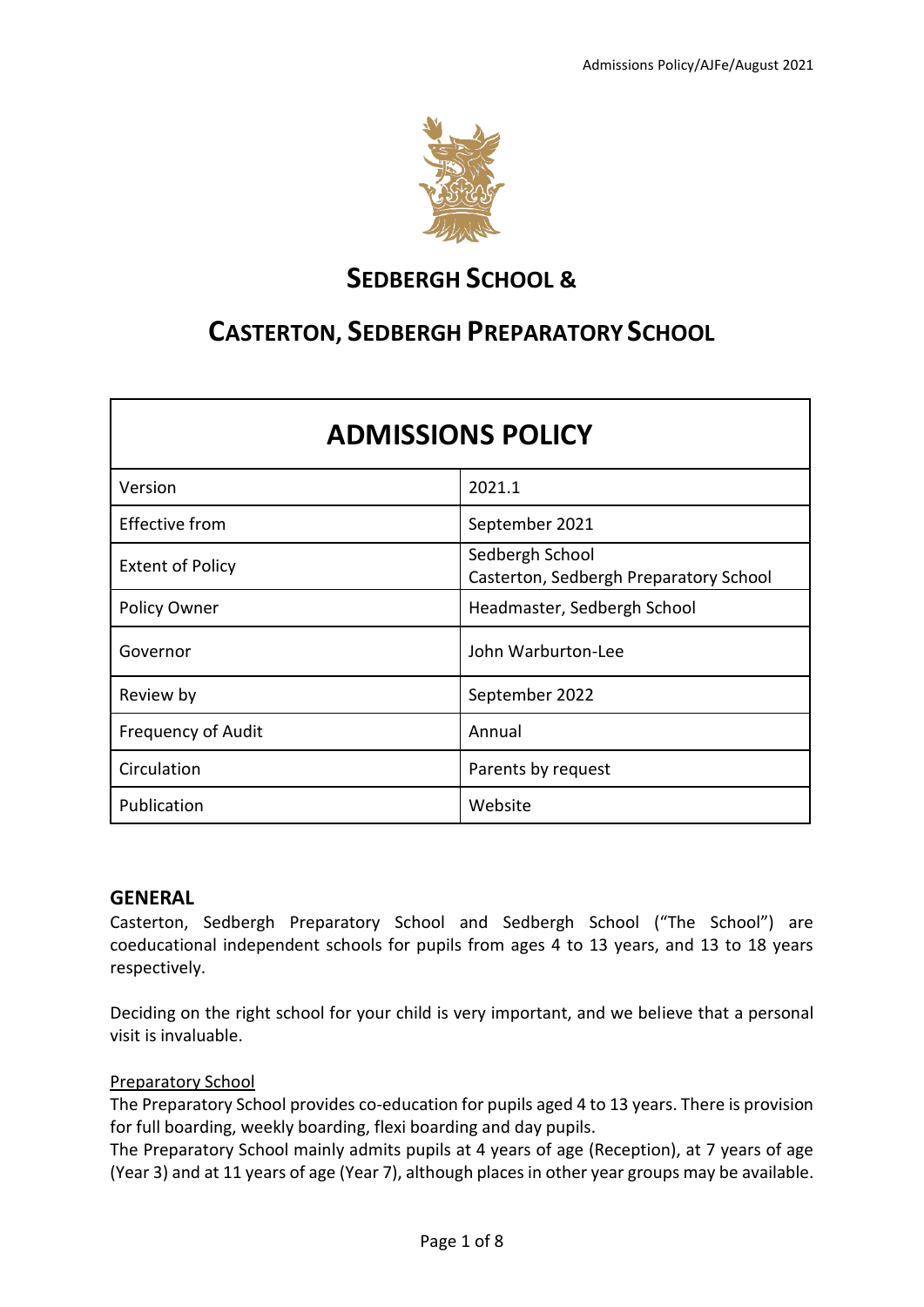Prospective Preparatory School parents should contact the Preparatory School Admissions Team on 015242 79200 or by email to [admissions@sedberghprep.org](mailto:admissions@sedberghprep.org) to enquire and to arrange a visit.

#### Senior School

Sedbergh School is a co-educational independent school for pupils from ages 13 to 18 years. Senior School has 580 pupils, some 97% of whom are full, seven day-a-week, boarders.

The usual points of entry are at 13 years of age (Year 9 / 3rd Form) and 16 years of age (Year 12 /  $6<sup>th</sup>$  Form). We sometimes admit pupils at 14 years of age (Year 10), if there are spaces in that year group. There may be occasional places at other ages.

Prospective Senior School parents should contact our Senior School Registrar on 01524 279 211 or by email to admissions@sedberghschool.org to enquire further and to arrange a visit.

## **ADMISSIONS PROCESS**

The aim of the process is to identify the potential of each child and to ensure that the School is an environment in which they may thrive. The School is looking for well-rounded pupils with a genuine interest in education in the broadest sense of the word, with interests that stretch beyond the confines of the academic curriculum. The School has strong traditions in music, drama, art, debating, community activities and sport. There are many extra-curricular activities, all of which are important in developing a well-balanced, confident individual.

#### **1. Initial Enquiries**

Those enquiring about The School should contact the relevant Admissions Office. Families will be sent a Prospectus together with other relevant information and an invitation to visit or, if living abroad, to have an online meeting with the Headmaster.

The Admissions Office will take basic family details to enable ongoing contact, and store them in the Enquiries Database where they are confidential, secure and protected by appropriate legislation.

#### **2. Visiting the School**

We very much hope that you and your child/ren will visit the School.

We welcome prospective parents and their children to visit the School on a mutually convenient day. Visits will be tailored to individual family requirements - prior knowledge of a child's individual interests will help inform such a visit.

A visit to Casterton, Sedbergh Preparatory School would typically take two hours and include a meeting with the Headmaster and a tour of the School and boarding house.

A visit to Sedbergh School would typically take three hours and include meetings with the Headmaster, the Senior Registrar, a Boarding Housemaster or Housemistress plus lunch in a House with the staff and pupils, specific staff (eg Director of Academics, Sport or Music) and a tour of the School with current pupils. Families are allocated to Senior School Houses fairly and in accordance with availability of spaces. Should a family have a connection with, or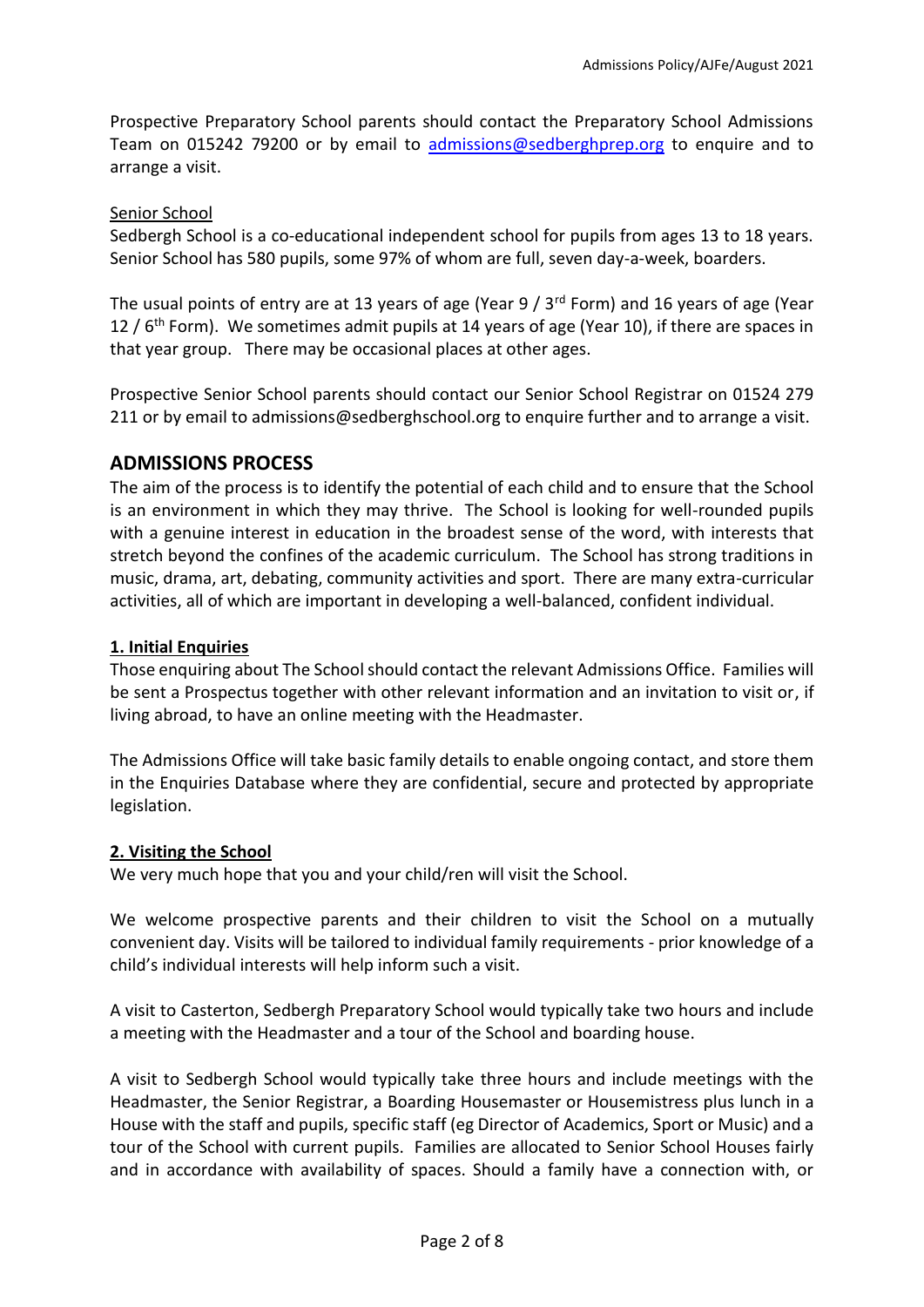reason to see, a particular House they should let the Admissions Team know as early as possible.

We encourage visitors to Casterton, Sedbergh Preparatory School to also visit Sedbergh School and can arrange for this to happen on the same day should this be helpful.

Those who have visited The School are most welcome to then have a 'taster' experience – either for a day or to include an overnight stay. Please do discuss this with the Headmaster and Admissions Team.

Should families be unable to visit The School in person, they are most welcome to hold an online meeting with the Headmaster/s to help make an informed decision before applying.

The School also holds a number of open events which give a general introduction to The School. Details of such events will be published on our website. The Headmaster will welcome families and their children, there will be the opportunity to have a tour of The School and a sample Boarding House and to meet some of our current pupils and staff.

#### **3. Application**

Following a visit, taster, open event or online meeting, families should apply by Registering with The School. The School's Registration Forms are available from the Registrar of Preparatory or Senior School as appropriate.

Registration is deemed to have taken place once a completed Registration Form, signed by all parties with parental responsibility, has been received by The School and the £125.00 nonrefundable Registration Fee has been paid.

The School requires parents of applicants who anticipate that they will experience difficulty in meeting the tuition fees, or who might wish their child to be assessed for an ability/talentbased Scholarship Award, to indicate so on the Registration Form. Details of the application process/es will then be sent.

The School requests parents to submit, alongside the Registration Form, a copy of their child's most recent school report (including tutor reports and any reports relevant to SEND). Those applying to Sedbergh School for Year 9 or above may also be asked to provide a personal statement from the child themselves.

#### **4. Assessment Process**

The School does not assess candidates for entry into the Early Years Foundation Stage.

Casterton, Sedbergh Preparatory School and Sedbergh School are non-selective on academic grounds, until entry to Sixth Form. However, applicants to Year 7 or above will be required to undertake academic assessment so that the School may assign them to the correct teaching groups.

Our entry process is designed to identify pupils who can benefit from our balanced and wellrounded education and make a positive contribution towards the life of the School.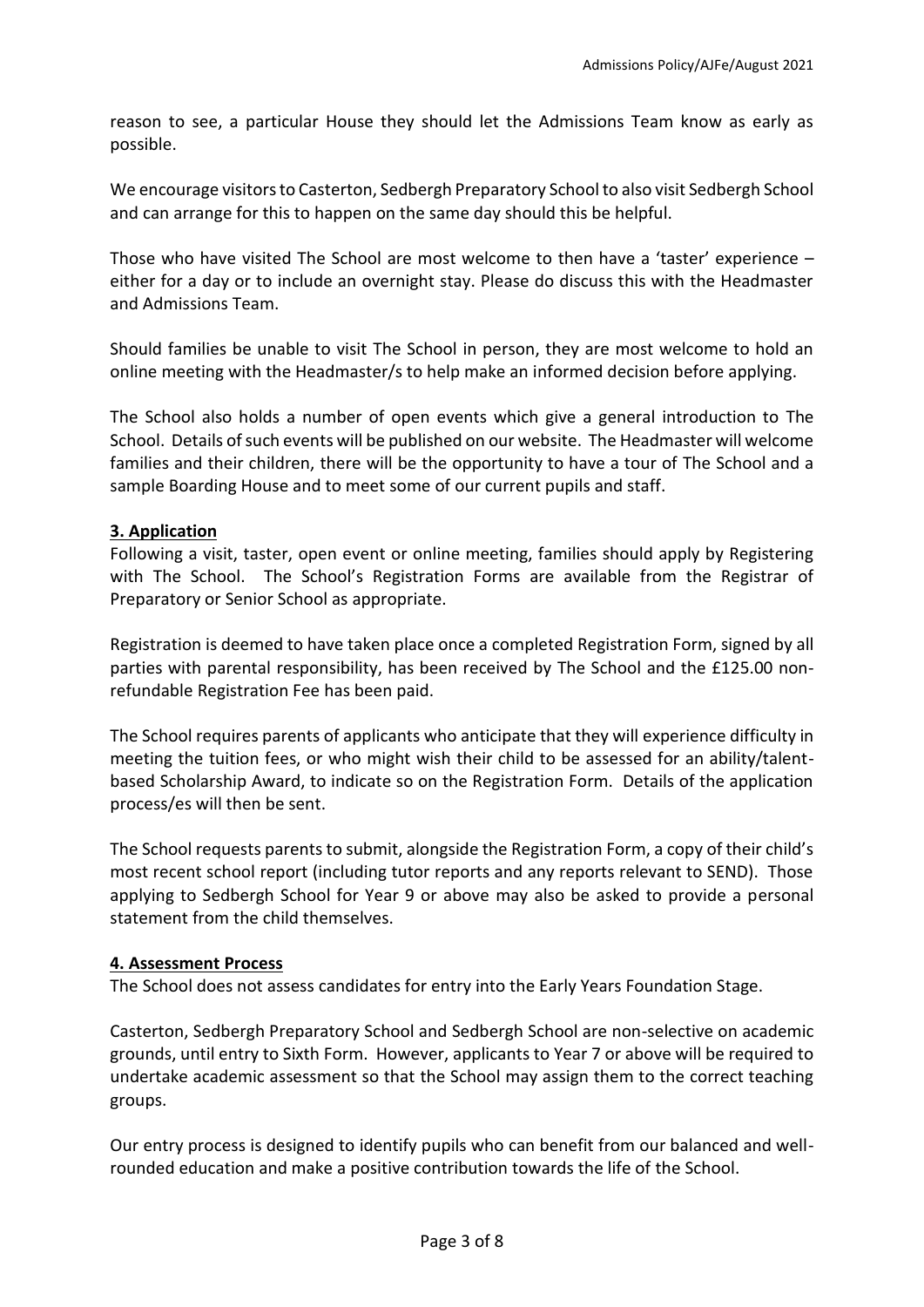No specific preparation for the entrance tests is needed, all candidates start on an equal footing, with identical opportunities to display their academic aptitude and extra-curricular skills and interests.

All applicants will be interviewed, either in person or online, and a reference will be requested by The School from every applicant's current school. The School will review the applicants most recent school report/s and all relevant SEND reports.

From **Year 1 to Year 6**, children are invited to the Preparatory School for a taster day, during which they will be assessed through observation by staff and in a meeting with the Headmaster. Those for whom English is not their first language will be asked to do a paper for English as an Additional language (EAL).

For entry into **Years 7 and 8** children will, in addition to the taster day assessment, be interviewed by a member of the Senior Management Team and, those for whom English is a first language will take an online standardised attainment test.

Assessment for entry into **Years 9, 10 or 11** at Senior School comprises an interview with Sedbergh School Headmaster and, for those for whom English is a first language, an online standardised attainment test. Formal papers will be taken in Maths and English/EAL as they are helpful for setting purposes.

Assessment for entry into **Year 12 (6th Form),** is subject to a minimum of 5 GCSEs at Grade 4 or above – with higher Grades being required to facilitate the taking of A Levels in certain subjects. Assessment comprises interviews with the Head of Sixth Form and with Sedbergh School Headmaster or member of the Senior Management Team, an online standardised attainment test and an essay paper. The reference that will be requested from the child's current school will ask for predictions for GCSE examination results and, if available, actual results of GCSE Mock Examination. If the applicant attends a school where GCSEs are not taken, they will sit papers in Maths and English/EAL instead of the essay paper. Those for whom English is a first language will also do an online standardised attainment test.

All assessments are designed for the relevant age group. Scores for these and the online standardised attainment test taken by those for whom English is their first language are age graded.

## **5. Place Offers**

Following satisfactory completion of the assessments and review of reports and reference, the Headmaster will write to parents making an offer of a pace. The letter will make clear whether the offer is unconditional or whether any conditions remain (eg English as an Additional Language being compulsory). The letter will provide a response time frame that should be met; if this date presents a difficulty for parents they should let the Registrar know immediately.

The acceptance of a place offer does not preclude an applicant being put forward for a Scholarship Assessment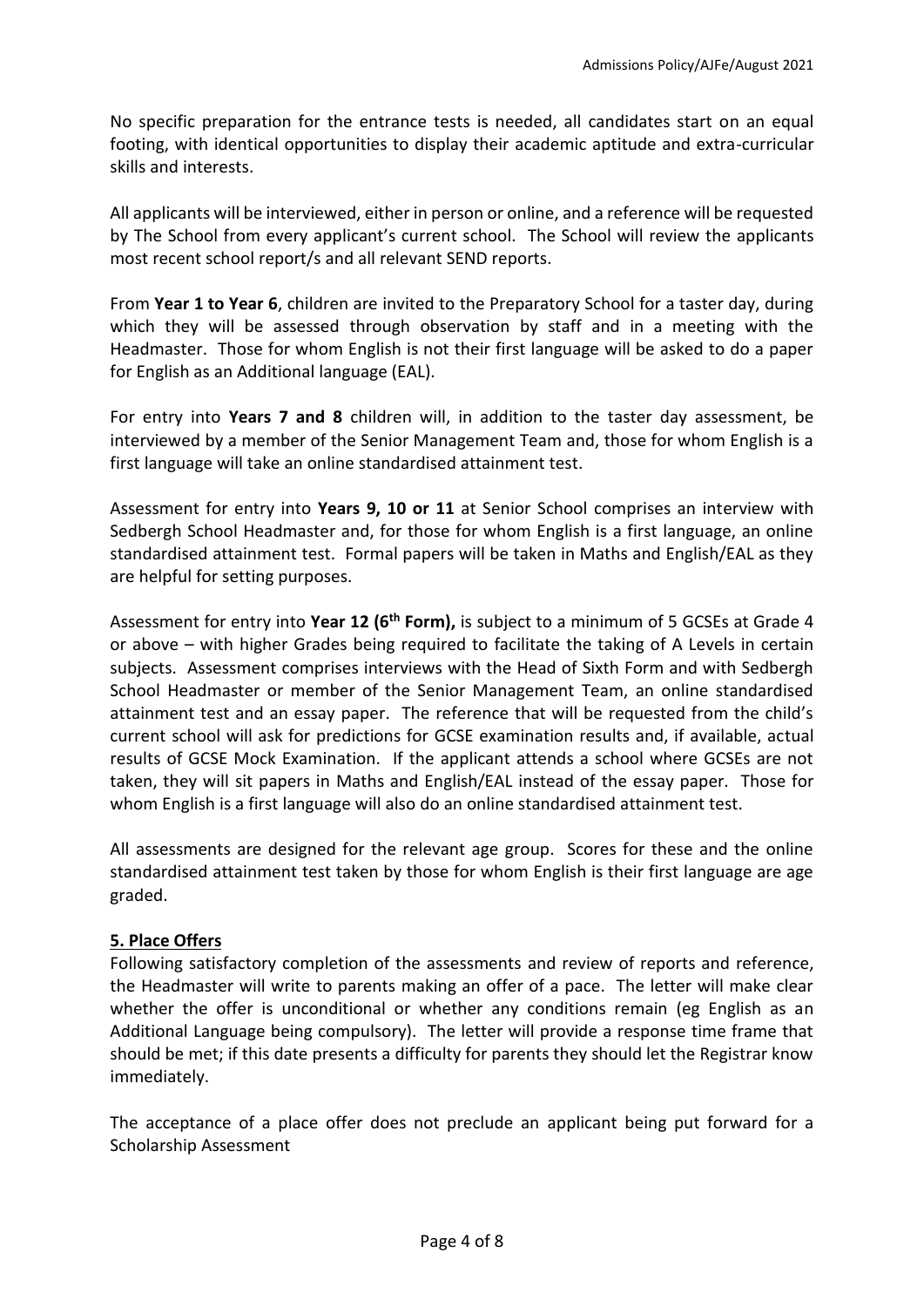#### **6. Scholarships**

Scholarships are designed to reward excellence and to celebrate exceptional age-related ability and potential.

A scholarship is the most prestigious Award, granted at the Headmaster's discretion, to those displaying excellence in their assessment**.** 

In recognition of this achievement, the scholar may also be offered a reduction in the fees throughout his/her time at The School provided the Conditions of Award are met at all times.

Casterton, Sedbergh Preparatory School offers scholarships for entry into Year 7.

Sedbergh School offers scholarships for entry at Year 9 (13+) and Year 12/6th Form (16+).

Pupil's with Scholarship Awards moving from Casterton, Sedbergh Preparatory School to Sedbergh School are asked to attend reassessment at Senior School during Lent Term of Year 8 in order to reaffirm their award for Senior School. The School commits to honouring concurrent fee reductions provided the pupil attends the reassessment – whether or not the pupil retains the award accolade. Should a pupil not wish to be reassessed as they move from Year 8 to Year 9 then the award-based fee reduction will cease.

All scholarships are tenable on condition that the Headmaster is satisfied with the holder's good conduct and industry, and is at all times in accordance with the Scholar's Contract. In exceptional cases, a scholarship and its fee reduction may be withdrawn in accordance with the terms upon which such award is made or in accordance with the School's Terms and Conditions.

#### **Scholarship Assessment**

Awards may be offered to candidates who display excellence in any one or combination of the following fields:

- Academia
- Art
- Design, Technology & Engineering
- Drama
- Music
- Sport

The detailed information about Scholarship Assessments for Casterton, Sedbergh Prep School and for Sedbergh School can be found on the Schools' websites [www.sedberghschool.org/prep](http://www.sedberghschool.org/prep) and [www.sedberghschool.org/senior](http://www.sedberghschool.org/senior) 

## **SOCIAL INCLUSION**

The School's aim is to encourage applications from candidates with as diverse a range of backgrounds as possible. This enriches our community and is vital in preparing our pupils for today's world.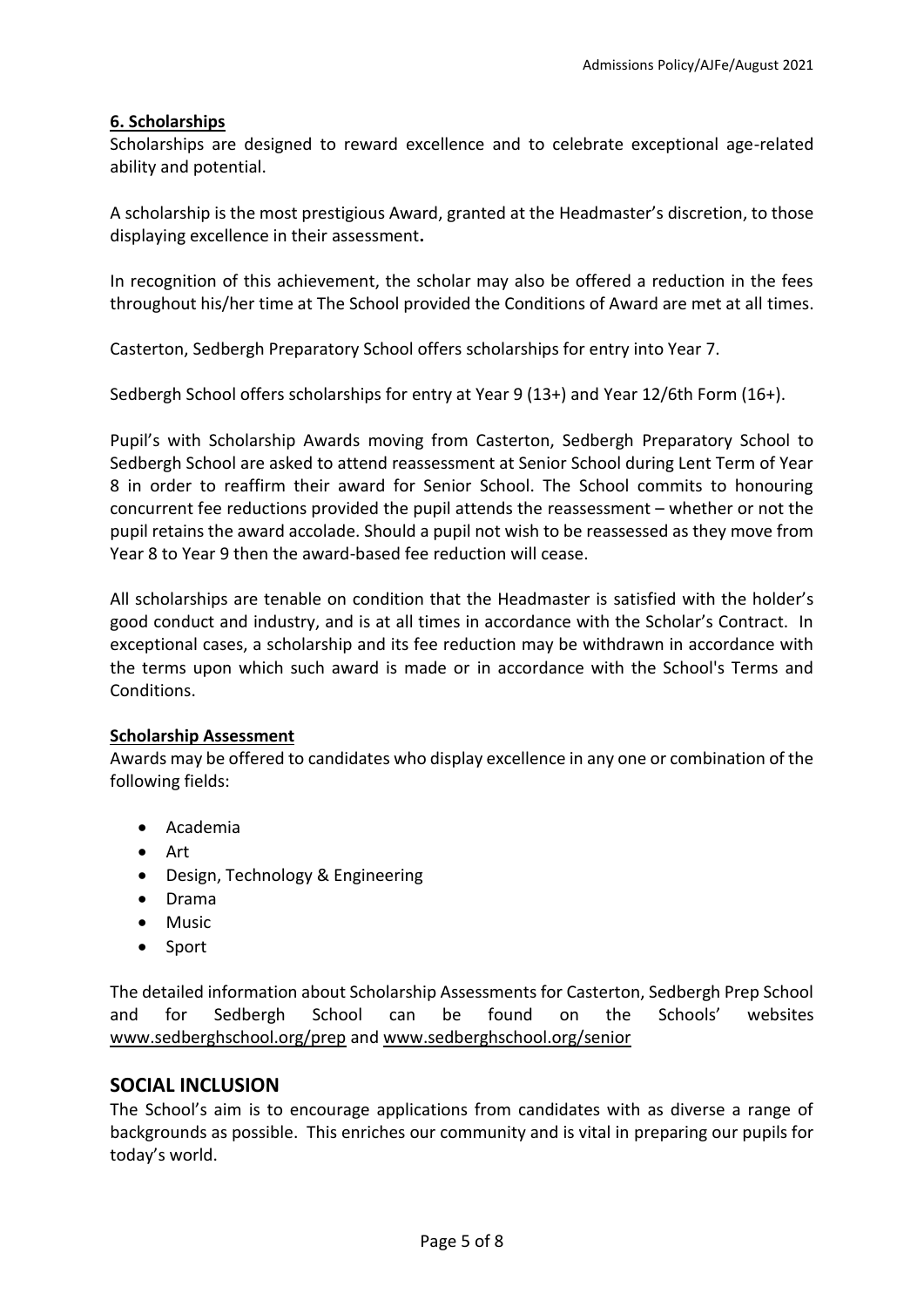Casterton, Sedbergh Preparatory School and Sedbergh School are committed to equal treatment for all, regardless of a candidate's sex, race, ethnicity, religion, disability, sexual orientation or social background.

# **SPECIAL EDUCATIONAL NEEDS AND DISABILITIES**

Casterton, Sedbergh Preparatory School and Sedbergh School do not unlawfully discriminate in any way regarding entry. The School welcomes pupils with disabilities and/or special educational needs, providing we can offer them any support that they require and cater for any additional needs and that our sites can accommodate them.

Parents must disclose to The School if their child has any special educational needs and/or physical or mental disabilities before they undertake any entry assessment so that we can make adequate provision. Parents must provide a copy of any relevant educational psychologist's or medical report.

The School will discuss thoroughly with parents (and their child's medical advisers, if appropriate) the adjustments that can reasonably be made for the child if he/she becomes a pupil at The School.

The School reserves the right to withdraw any place offered based on incomplete disclosure of known or suspected SEND or medical circumstances. The School will make reasonable endeavours to find an alternative school.

#### **SIBLING POLICY**

Most siblings join us at Casterton, Sedbergh Preparatory School and Sedbergh School. However, admission is not automatic and there may be occasions where The School judges that a sibling is likely to thrive better in a different academic environment.

## **RELIGIOUS BELIEFS**

The School welcomes applications from prospective pupils of all faiths and of no faith. Although Casterton, Sedbergh Prep School and Sedbergh School are Church of England schools, The School does not select for entry on the basis of religious belief and offers the opportunity for pupils of other faiths to practise their own faiths.

However, parents should be aware that there is compulsory Saturday morning school from Year 7 upwards. Additionally all pupils are expected to attend weekly Chapel services.

## **UNIFORM**

Both Casterton, Sedbergh Preparatory School and Sedbergh School require pupils to wear uniform. Uniform lists and information regarding the purchase of uniform can be found on the School website.

#### **BURSARIES**

The School welcomes bursary applications from families who might, under ordinary circumstances, not consider The School for their child for financial reasons.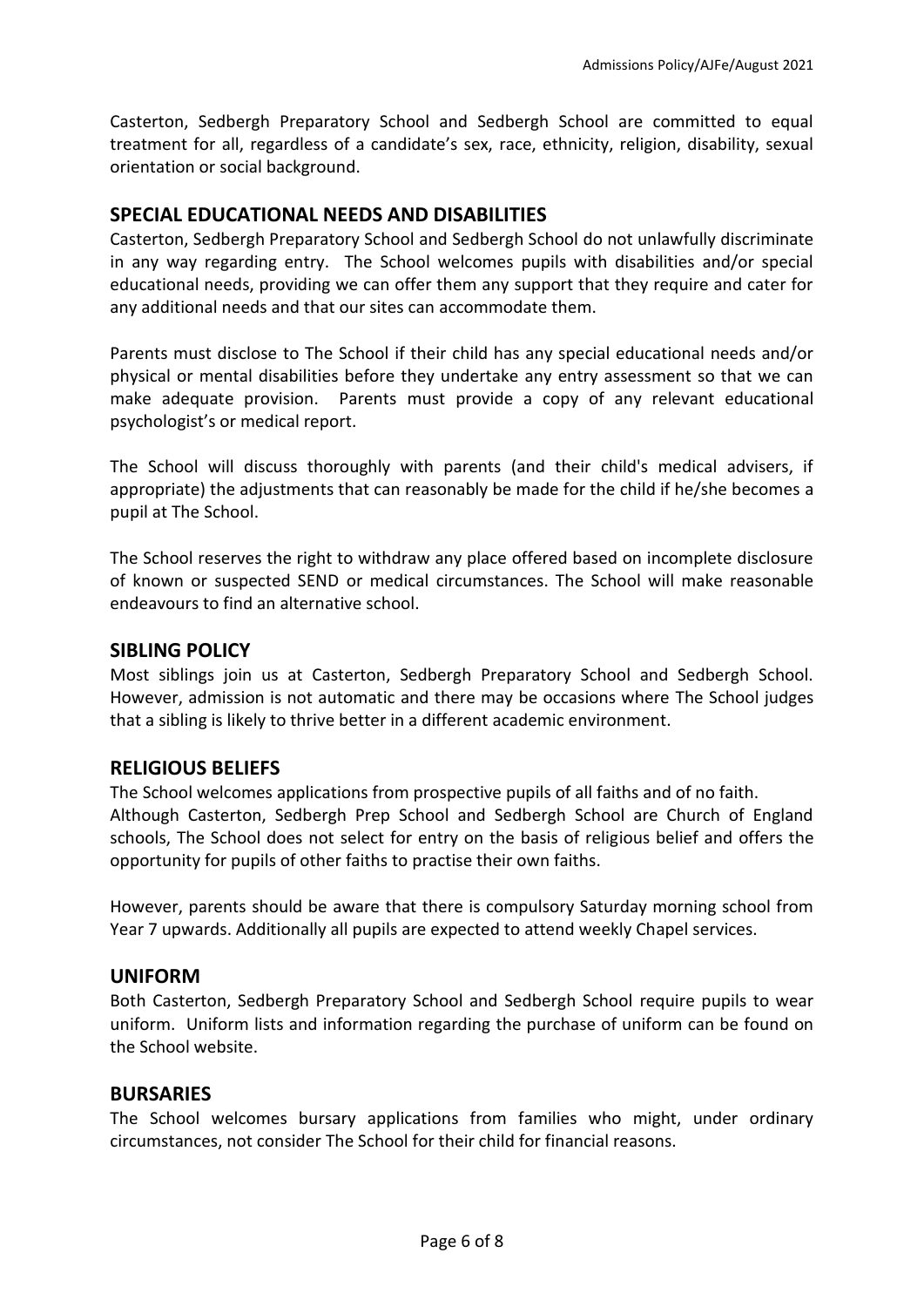The School is committed to widening access by enabling children, who would not otherwise be able, to join The School, and to allow children to remain in the event of an unforeseen change in a family's financial circumstances. However, bursarial funds are limited and therefore distributed as beneficially as possible based on a wide range of criteria, not just financial.

All applications are treated in the strictest of confidence, strictly means tested, and will be considered against any entitled concessions, current or pending awards or scholarships which may be combined into one level of support. A personal or online application interview or home visit may be required.

The School asks those who would like their financial circumstances to be reviewed to apply to the Bursar's office prior to their child beginning the Application process.

Please refer to our separate Means Tested Bursary Policy available on The School website at [www.sedberghschool.org/senior/information/school-policies.](http://www.sedberghschool.org/senior/information/school-policies)

# **ADDITIONAL INFORMATION FOR APPLICANTS LIVING OVERSEAS Guardianship for all Pupils resident Overseas**

We welcome pupils who live outside the UK as boarders at The School provided that they have a legal guardian living in the UK: guardians should be appointed by the pupil's parent. The legal guardian should be someone with whom the pupil can stay during Long Weekends, illness or disciplinary measures; and who can take responsibility for attending parent/teacher meetings and will take responsibility for all travel arrangements to and from The School at the beginning and end of each term, including half terms. All guardians are asked to counter-sign the Parental Guardianship Confirmation Form to indicate their understanding of and agreement to the commitment they are making.

## **Fluency in English**

In order to cope with the academic and social demands of The School, pupils must be to a level of English proficiency that The School considers appropriate to successfully follow the demands of the curriculum.

Pupils entering Year 9 should have basic levels of written and spoken English at or close to intermediate level (band 4 in IELTS equivalent). For entry to Year 10, intermediate level is required, and Year 12/6<sup>th</sup> Form pupils should be at least at band 5 in IELTS equivalent, in all four aspects of the language. For entry points preceding Year 9, the School will judge applicants as appropriate.

Proficiency in English will be assessed by The School's English as an Additional Language (EAL) entry papers, together with current school reports and an online interview. We ask for the test to be taken under exam conditions, without a dictionary or translator. Applicants have 90 minutes to complete the paper. The results will be used to measure the applicant's English proficiency to the required level for each entry point.

Applicants who are deemed to require EAL lessons will be presented this as a condition of the offer. Tuition in English as an Additional Language (EAL) is arranged with an additional charge